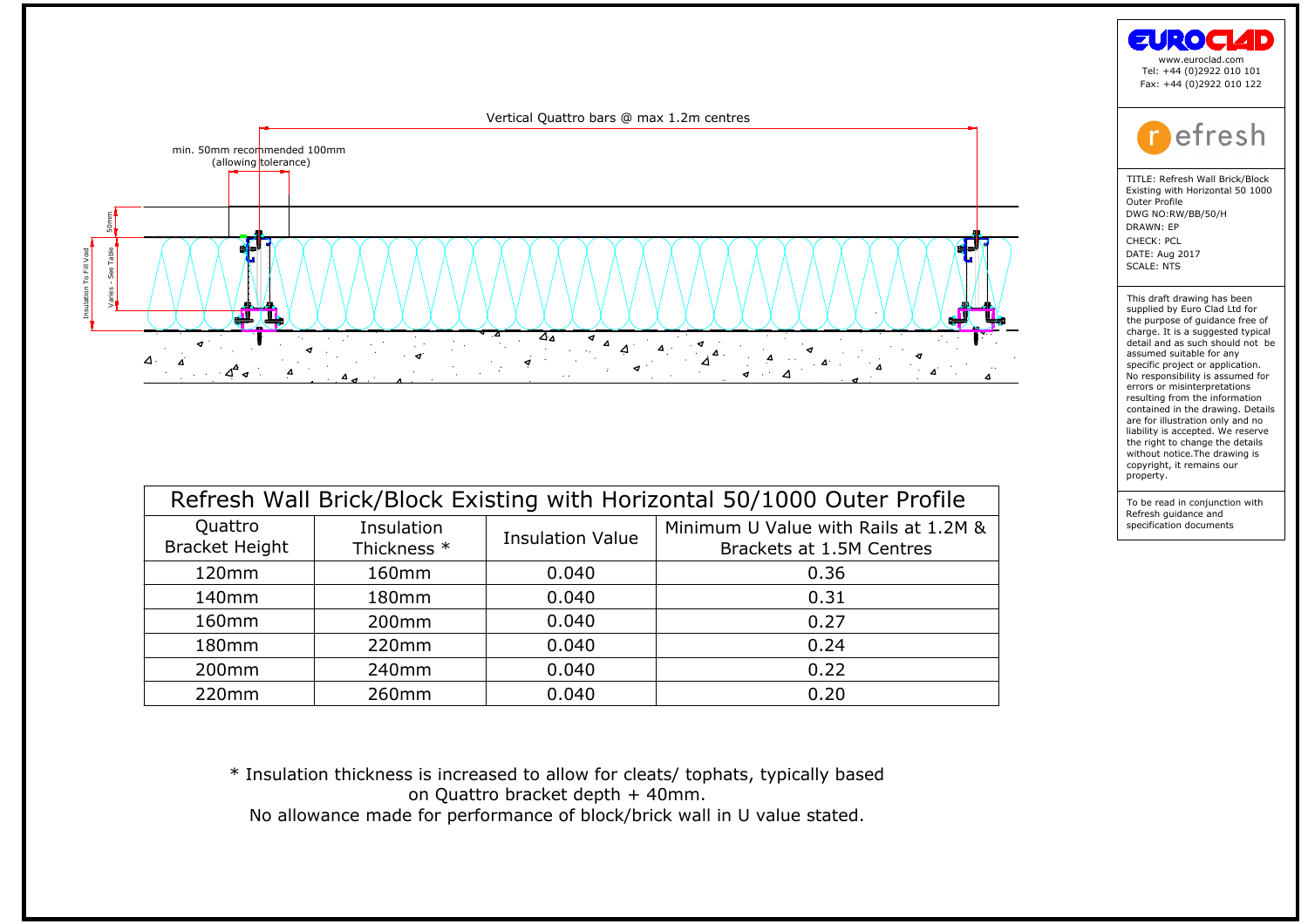

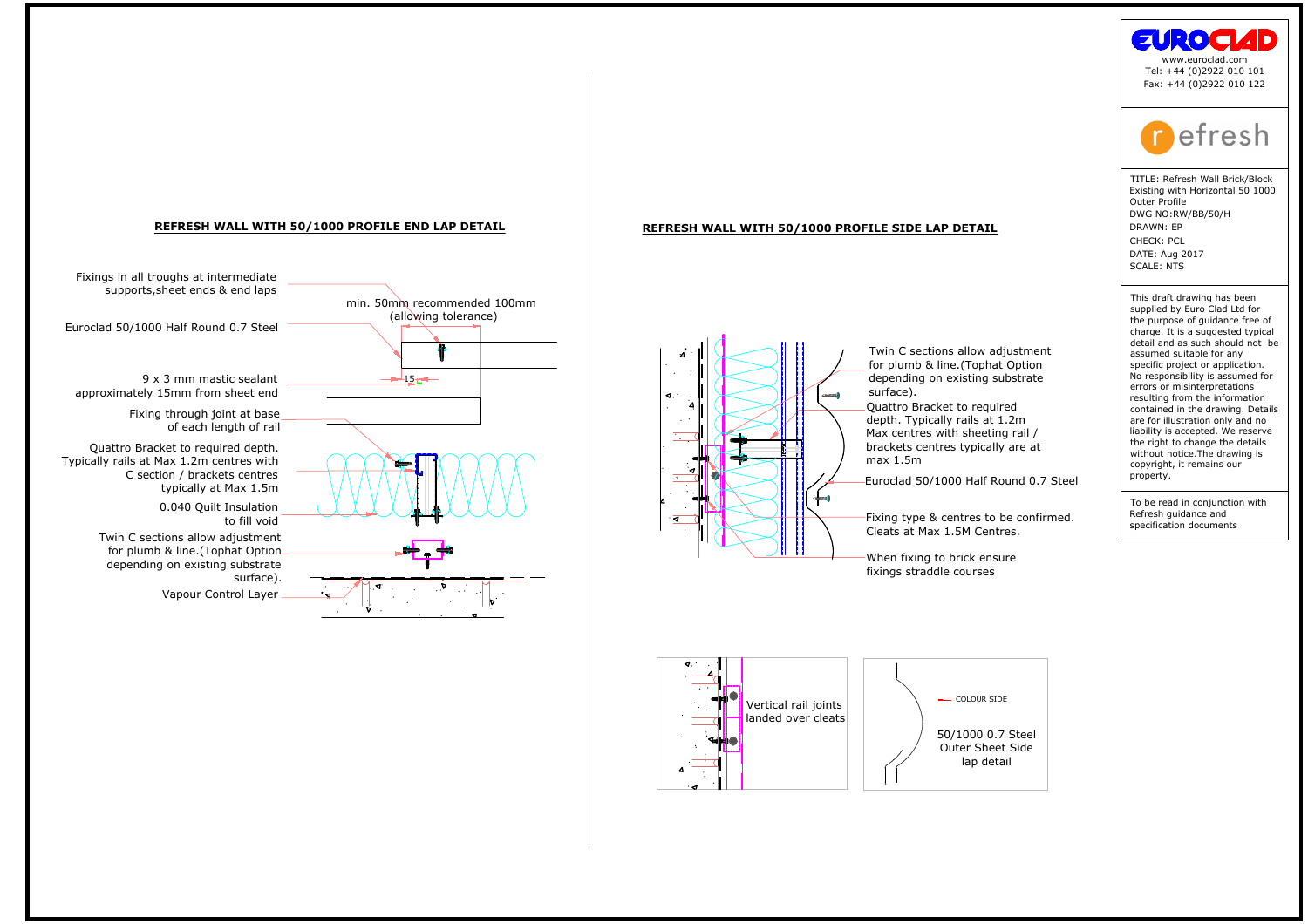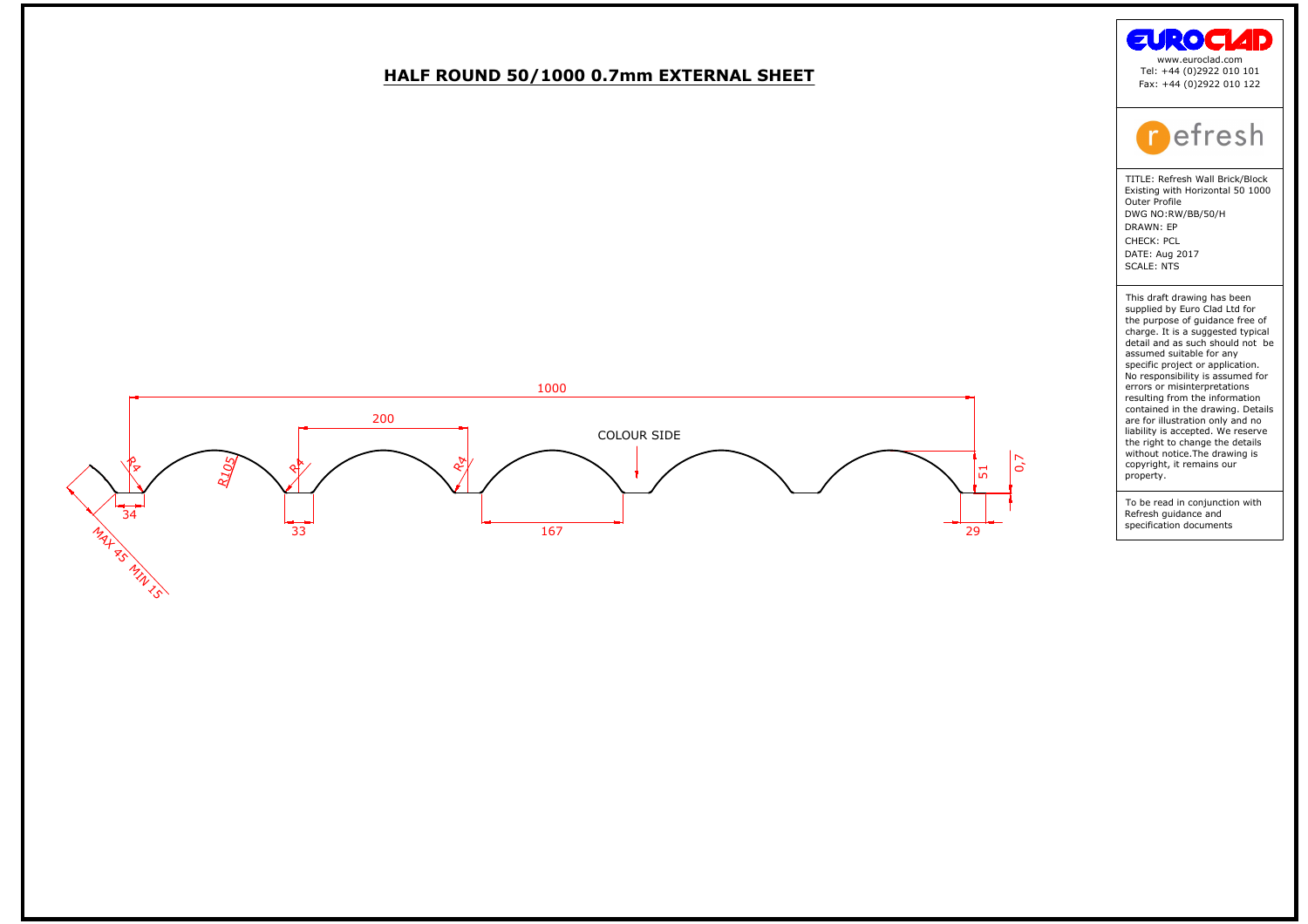





the purpose of guidance free compare of guidance free charge. It is a suggested typic<br>detail and as such should not<br>assumed suitable for any<br>conjunction project or application.<br>No responsibility is assumed ferrors or misin charge: it is a suggest<br>detail and as such shassumed suitable for<br>assumed suitable for applications of a proportion of<br>No responsibility is assement and the draw<br>contained in the draw<br>and in the draw without notice. The dr **Example 18 Control Control Control Control Control Control Control Control Control Control Control Control Control Control Control Control Control Control Control Control Control Control Control Control Control Control Co**